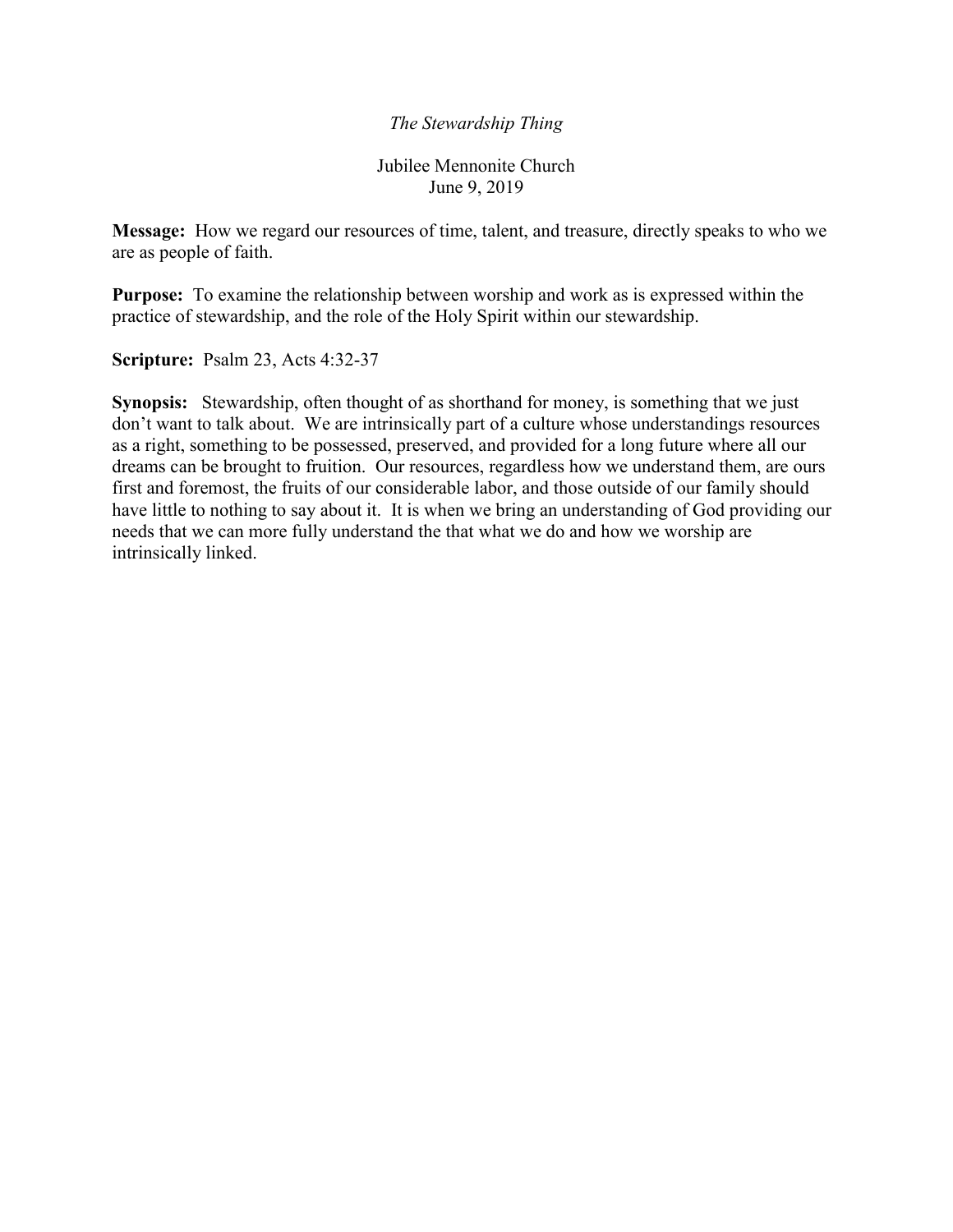## **Acts 4:32 - 5:11**

 $32$  Now the whole group

of those who believed were of one heart and soul, and no one claimed private ownership of any possessions, but everything they owned was held in common.

<sup>33</sup> With great power the apostles gave their testimony to the resurrection of the Lord Jesus, and great grace was upon them all.

<sup>34</sup> There was not a needy person among them, for as many as owned lands or houses sold them and brought the proceeds of what was sold.

<sup>35</sup> They laid it at the apostles' feet, and it was distributed to each as any had need.

<sup>36</sup> There was a Levite, a native of Cyprus, Joseph, to

whom the apostles gave the name Barnabas (which means "son of encouragement").

<sup>37</sup> He sold a field that belonged to him, then brought the money, and laid it at the apostles' feet.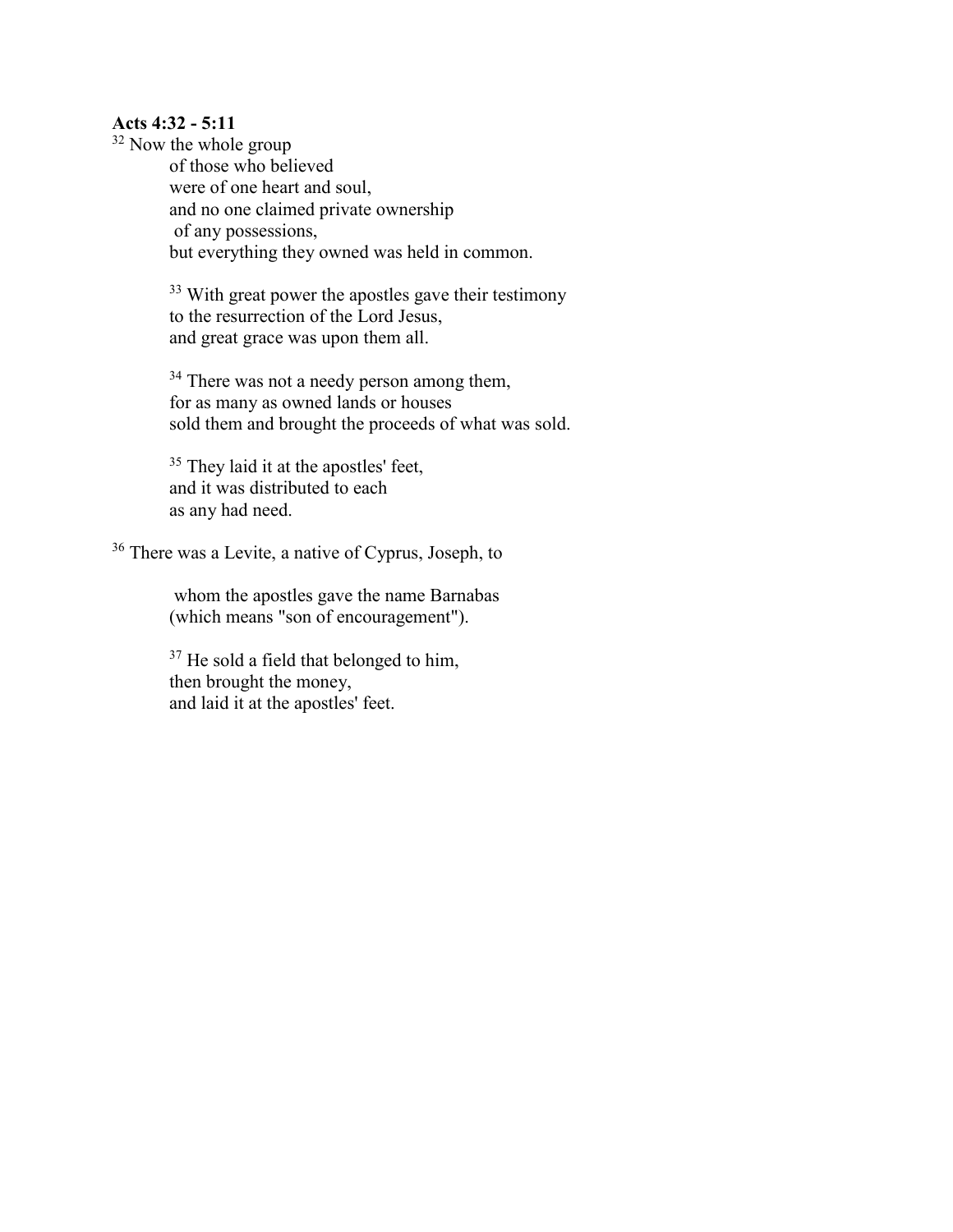RS **Acts 5:1** But a man named Ananias, with the consent of his wife Sapphira, sold a piece of property; <sup>2</sup> with his wife's knowledge, he kept back some of the proceeds, and brought only a part and laid it at the apostles' feet.

<sup>3</sup> "Ananias," Peter asked, "why has Satan filled your heart to lie to the Holy Spirit and to keep back part of the proceeds of the land? <sup>4</sup> While it remained unsold, did it not remain your own? And after it was sold, were not the proceeds at your disposal?

How is it that you have contrived this deed in your heart? You did not lie to us but to God!"

<sup>5</sup> Now when Ananias heard these words, he fell down and died.

And great fear seized all who heard of it.

 $6$  The young men came and wrapped up his body, then carried him out and buried him.  $7$  After an interval of about three hours his wife came in, not knowing what had happened.

<sup>8</sup> Peter said to her, "Tell me whether you and your husband sold the land for such and such a price." And she said, "Yes, that was the price."

<sup>9</sup> Then Peter said to her, "How is it that you have agreed together to put the Spirit of the Lord to the test? Look, the feet of those who have buried your husband are at the door, and they will carry you out." <sup>10</sup> Immediately she fell down at his feet and died.

When the young men came in they found her dead, so they carried her out and buried her beside her husband.

 $11$  And great fear seized the whole church and all who heard of these things.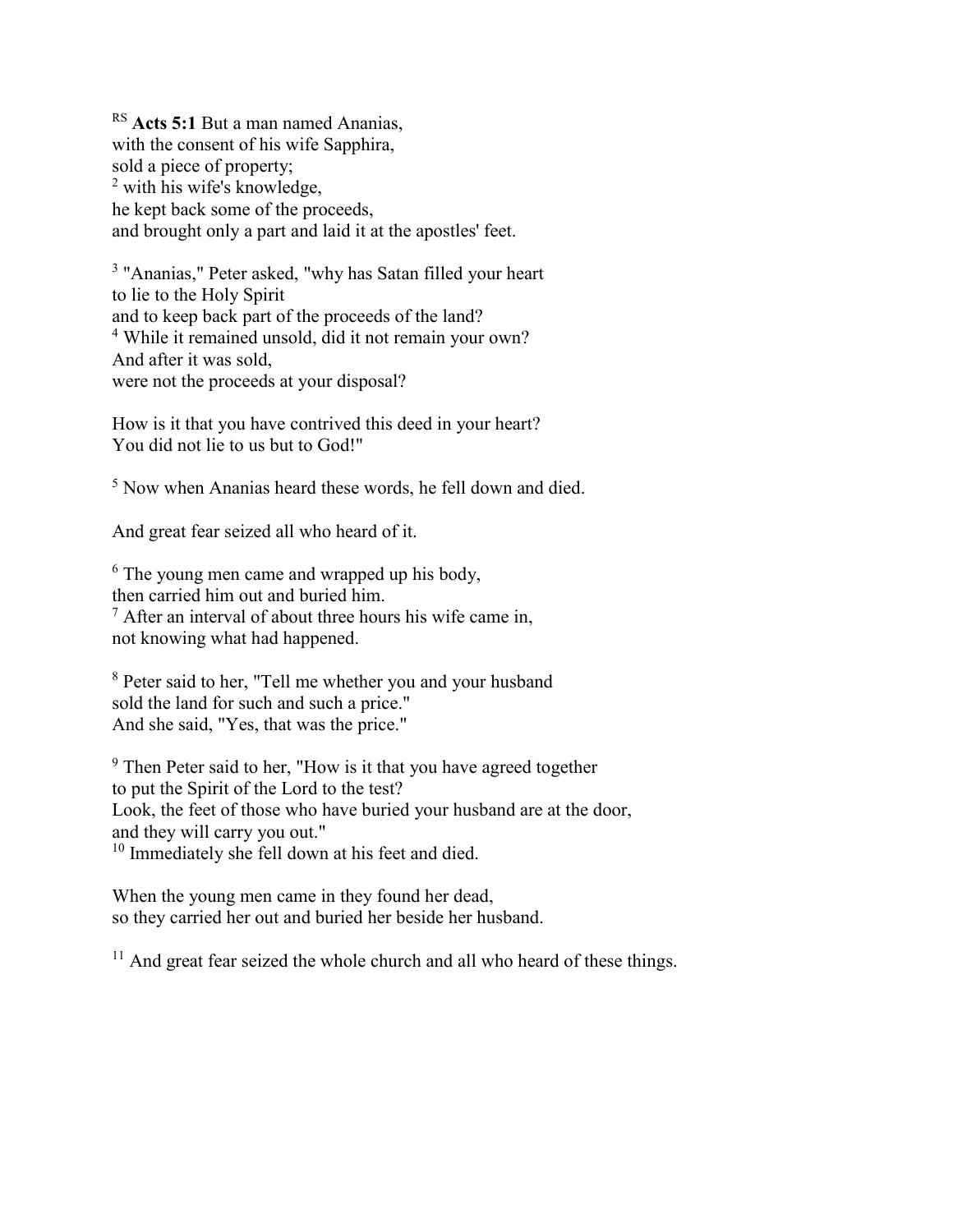Today is Pentecost. Today we celebrate the coming of the Spirit to the body of Christ the long promised companion for the disciples come and resides with them, infusing the witnesses to the way of Christ with power, ability, and boldness that was to launch the whole of the church. This is when the Spirit comes with wind and with fire and inspires speech and action like no other, reminding us that we have been given a charge and an inspiration like no other. The spirit, the advocate, the companion is the inspiration and movement of Christian spirituality, calling us time and again to celebrate the movement of God's Spirit in ou r midst.

Which means it is the perfect time to talk about Stewardship.... I'll give that a few seconds to sink in. No that can't be right; Spirit and stewardship seem to be as odds. Stewardship, most of the time, is the thing that we substitute in for talking about the necessary evils of church existence—the budgets and ways and means that we sit with not because we like them, but we because we must. Let's see a show of hands for everyone who finds the offering the essential element of the service. Ironically, I have spent more time with offerings than many elements. There never seems to be the right time or the right way to pause and ask for support from our sponsors. The offering of our resources can become a bit of a chore whose role within the larger understanding of worship is somehow out of place, muddling the grander concepts of God and devotions with the issues of pragmatism and light bills. What does it mean to give of ourselves in this way? How can giving be an act of worship, connecting the hum-drum realism of offering our resources to the eternal expressions of a relationship with the eternal God; can the financial report have anything to do with the work of the Spirit? Exactly what does it mean when we give in the name of Christ?

 There is no doubt that Stewardship is holy ground. Engaging stewardship is a sacred ground upon which many people and pastors fear to tread, this one included. Council has approached no fewer than 3 people and no one wanted to touch it. But that doesn't mean it is not important. It is easy to think that when we speak of stewardship, the message can be shortened to an understanding of offerings and contributions, shorthand for who gives what and who does not, a message only heard when the coffers are low. It seems ill advised to have a money talk in the church, where there is much tenderness to this. Money is the number one issue of conflict in marriage; yet somehow we feel that we can avoid that same conflict of scarcity in the church? It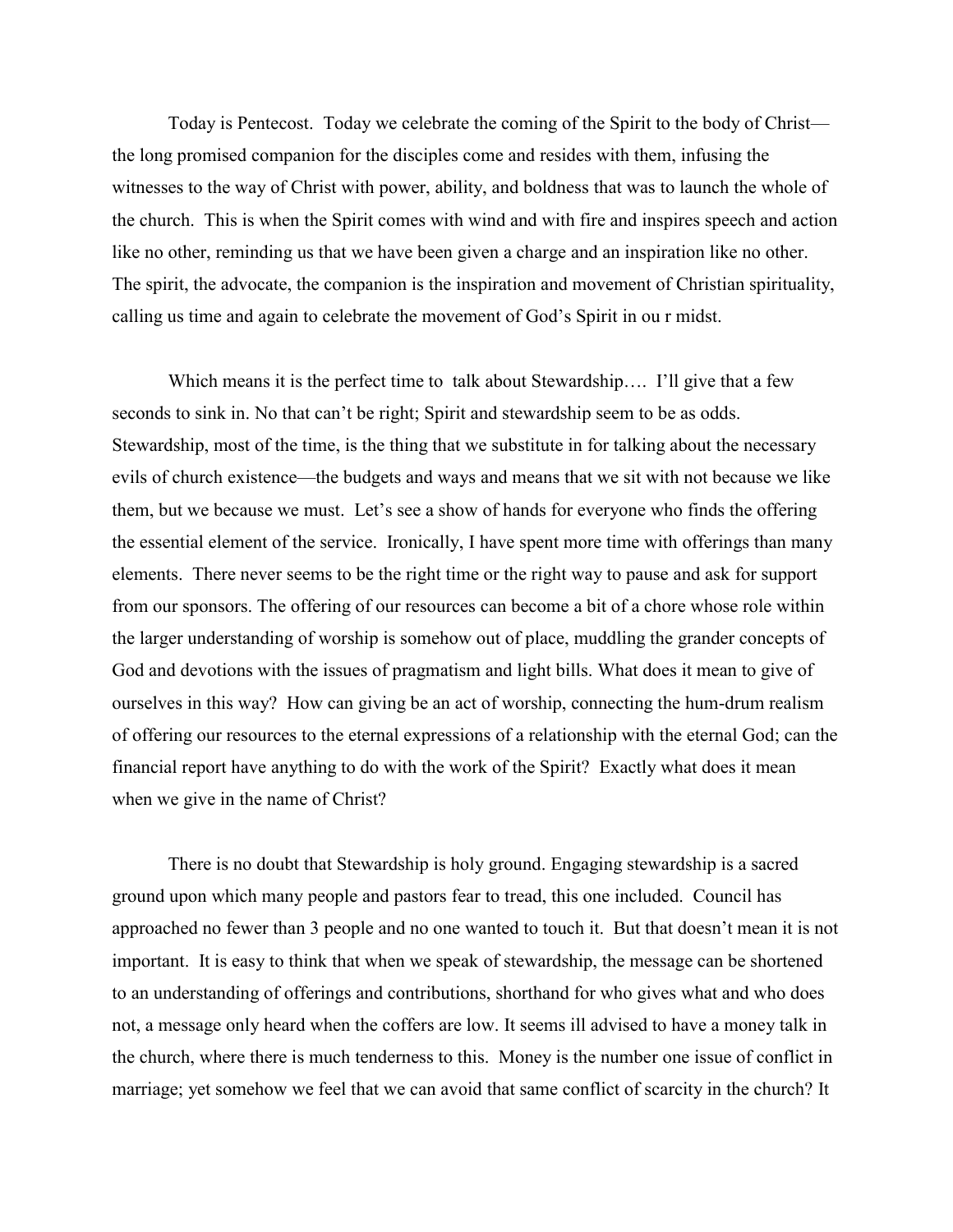is easy to feel that we give of what we have to the organizations that we believe in is our way of merely fulfilling our responsibility to that organization, paying our dues to pay the bill for services rendered. Thinking about it this way, there are enumerable times in which I quite simply have dropped the ball, failed to fulfill the demands of a tithe or what ever measure we are given for proper contribution to the larger whole. And our scripture passage would seem to be ominous in the least: Give, or you die—it is just that simple.

 But I think this is a wrongheaded shorthand. Stewardship—true stewardship—has a far more to do with who we are as people and how we relate to that which we are given than it does with our resources or lack there of. But that is a lacking understanding of the issue. Stewardship, derived from the position given responsibility for the property and resources of a person, somewhat akin to a professional power of attorney, involves an inclusive understanding of all the resources we have at our disposal and how we mange those resources. When we talk about personal stewardship in the church context, we are speaking of how we manage all that we are given from God; time, talent, money, environment, relationships, those things that are the building blocks for who and what we are and that sustain us for long term growth and health as persons. When we look at stewardship from a more complete view, a new understanding, we can get away from the temptation of thinking of those resources that we are given are ours and ours alone. In short—it is bigger than us. It is how we encounter the goodness and mercy of God that follow us all the days of our lives, no matter how much that amounts to or how much we have to mange. We all are given a full breadth of resources—we are all invited to use those resources in the way that the Spirit directs. That is what True stewardship invites us to and challenges us with time and again.

 Our scripture—a Pentecost story as the church forms and grows-- leads us into the model that is most often held up as the leading ideal of how resources and the church should be handled. In Acts, we are given an account of how the birthing church conducted itself most notably in the area of sharing, coming together for the common good, laying all of their resources at the feet of the church leaders to be redistributed to their brothers and sisters in faith. Here, it would seem, were people who got it, who gave freely and without constraint, whose experience of the gospel compelled them to give all of themselves, even offering up the very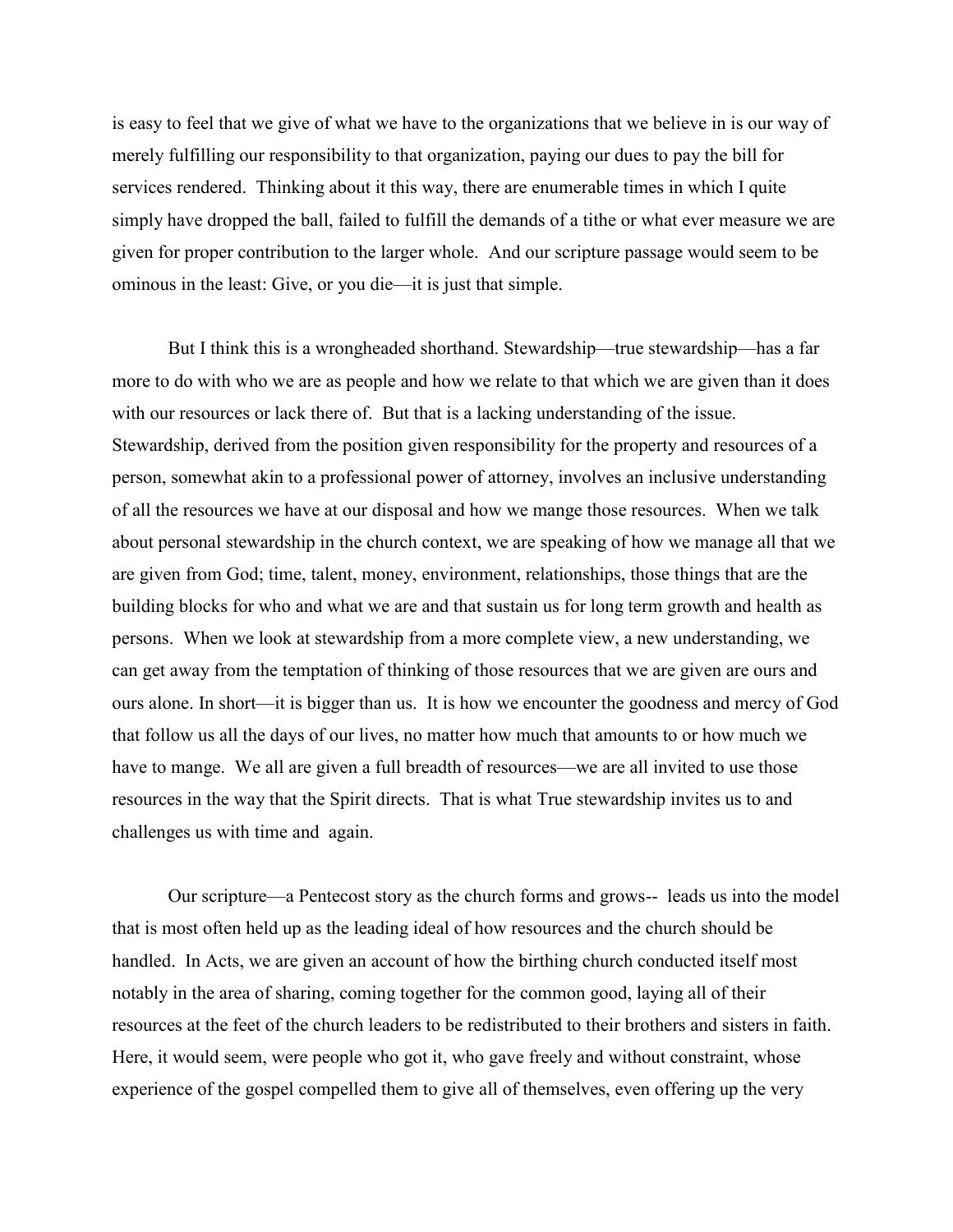ground upon which they lived as a gift for the furtherance of the work of the congregation. To be sure, this model has been exercised in any number of ways throughout the history of the church, either lauded as the true model for life in Christ, or dismissed as impractical idealism of another time and another era; either position has its own background. The church of Acts, we reason, was one of grace and understanding, one in which full understanding and full sharing could take place. We live in a different time and a different place, and we give what we can, but we have our reasons for holding onto what we have.

 I am not here this morning to necessarily advocate that we should go and do likewise here with Jubilee. It would be fascinating, but a bit beyond us. Actually, I raise this scripture for the passage that follow directly after this as much as the passage itself. If we read on through the next eleven or so verses of chapter five, we have one of those stories that I would wager dollars to doughnuts was not exactly Sunday school fare in your growing up years. This is a story that many of us would just as soon have preferred had it been lost along the way to the modern Bible of today. We are given the example of Barnabas (whose very name, Luke helpful points, out mean encouragement) who sells a field and gives the entirety of the proceeds to the church for distribution. However, as we read on, we are given Ananias and his wife who sell their property and give the proceeds to the church, but retain some of the profits for themselves, and represent that what they gave was the full sum of their sale. Peter and John perceive this and call them to account for their deception at which time they fall over dead. Not exactly what we want to think about when we think of a new, loving, caring church ruled over by and understanding and gracious God and Christ, let alone an active Holy Spirit. This story leaves a distinct aftertaste of give all you have or die trying—not exactly the message I am hoping to draw from this text. Please, allow me to be absolutely clear: this is not what I am saying here that we must do stewardship and give or we should die.

 What the entirety of this story does give is an interesting study in the motivation of giving from the early church. Surely, this reality of some persons having a great deal, and some not so much has been with the church from the beginning of time, and will continue to be an issue of life as we go forward. The contrast that is being drawn here, I submit, is not one of Barnabas good, Annaisas and wife bad (though if you are wondering it is worth noting that Ananais means